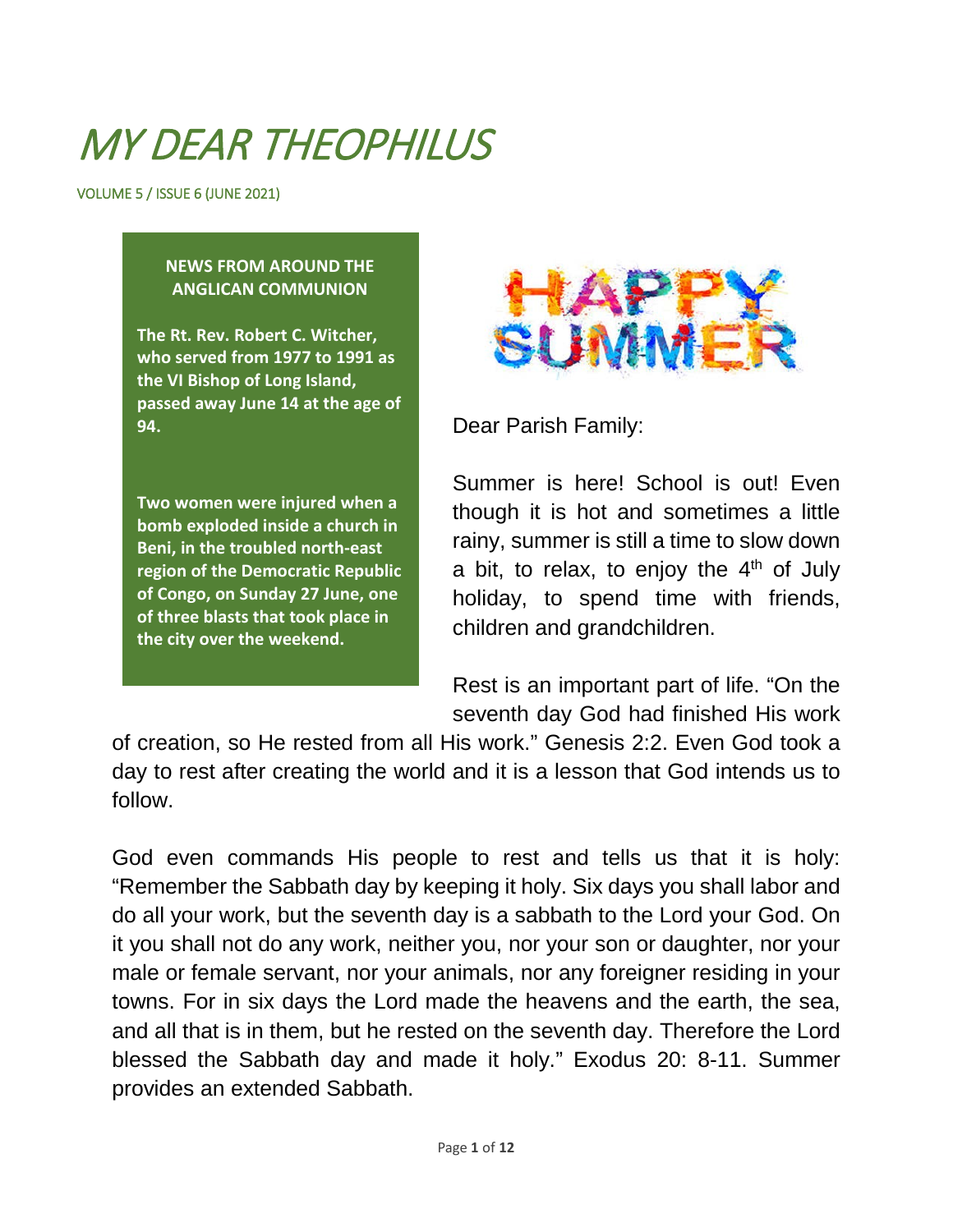So sit back, put your feet up, laugh with friends and family, have a cookout, enjoy nature, and when you pray, remember to give thanks to God for the gift of summer.

Your servant in Christ,

 $Q$  $\tilde{h}$  $\mu$  $\mu$  $\mu$  $\mu$  $\sim$  $+$ 

The Rev. Chester J. Makowski, Rector

### **EPISCOPAL HEALTH FOUNDATION INVESTS \$15 MILLION TO STRENGTHEN COMMUNITY-BASED CLINICS & OTHER PARTS OF THE SAFETY-NET HEALTH SYSTEM IN TEXAS**

EHF has invested \$15 million in new grants to help community-based clinics in Texas continue to provide crucial preventive care services, but also find new ways to address non-medical factors that impact health. The investment includes funding to help clinics offer integrated behavioral health and expanded telehealth services, plus support for organizations that help lowincome families enroll in health insurance and other health-related benefit programs.

"COVID-19 was a glaring reminder of how a lack of preventive care combined with non-medical factors like economic status and living conditions dramatically impact health," said **Elena Marks**, **EHF's president and CEO**. "We can't address these disparities through medicine alone, so many of these grants work to shift resources already in the health system to pay to address factors like housing conditions, safe neighborhoods, healthy eating options, and other things that determine if Texans are healthy."

EHF's \$15 million investment includes: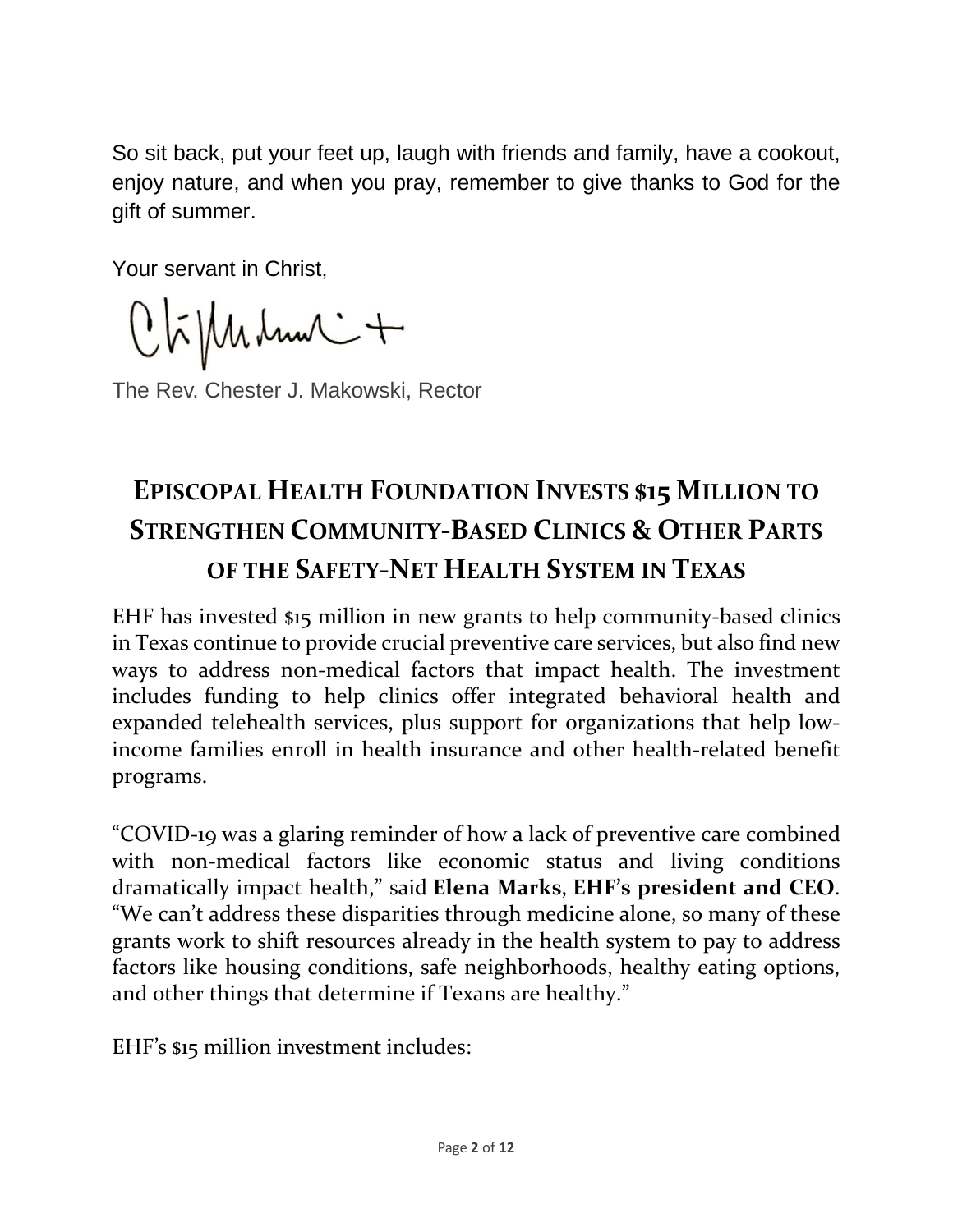- **\$3.4 million to help find new ways to invest health care dollars to address non-medical factors that impact health.** It includes funding for Texas clinics to continue working upstream to tackle community conditions as part of EHF's Texas [Community-Centered](http://www.episcopalhealth.org/en/grant-making/community-centered-health-homes/) Health Homes (CCHH) [Initiative.](http://www.episcopalhealth.org/en/grant-making/community-centered-health-homes/) The CCHH initiative is a large-scale, long-term investment in getting community-based clinics to improve *health*, not just healthcare in the areas they serve.
- **More than \$11.6 million to help community-based clinics provide comprehensive care** (including preventive care, primary care, dental care, specialty referrals, behavioral care, and telehealth services) to lowincome and populations in need and to support organizations that are **expanding health insurance coverage** and other health-related benefits for Texans with the least resources.

Complete list of EHF grant recipients:

Outcome 1: Resource allocation and system reform in the health sector reflect the goal of health, not just health care

**\$350,000** – **Access Health** in Fort Bend County

**\$175,000 – Genesis PrimeCare** in Northeast Texas

**\$300,000 – Lone Star Circle of Care** in Austin area

**\$68,500 – Network of Behavioral Health Providers** in Harris County

**\$500,000** – **Northwest Assistance Ministries** in Harris County

**\$351,090 – People's Community Clinic** in Austin

**\$274,000 – Prosper Waco**

**\$175,000 – Special Health Resources for Texas** in Longview

**\$350,000 – St. Paul Children's Foundation in Tyler**

**\$74,894** – **Texas Health Institute**

**\$250,000 – The University of Texas at Austin – Dell Medical School's**

**Value Institute for Health and Care**

**\$76,000 – The University of Texas Health Science Scenter at Houston**

**\$200,000 – United Way for Greater Austin**

**\$340,000 – Waco Family Medicine**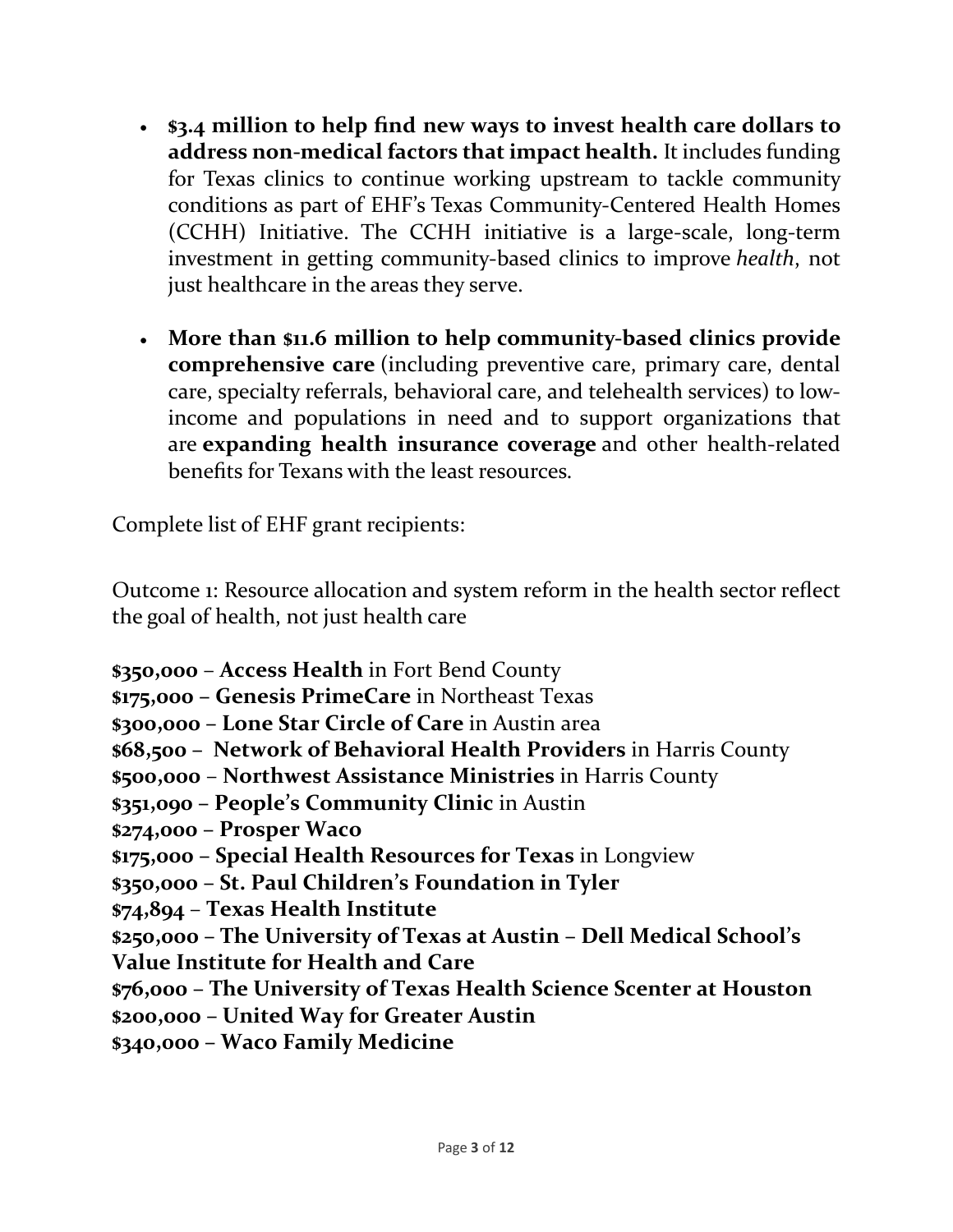Outcome 2: Low-income and vulnerable populations access comprehensive care in communities

**\$100,000 – Andrews Center** in Tyler **\$300,000 – Avenue 360 Health & Wellness** in Houston **\$140,000 – Baylor College of Medicine's Teen Health Clinic at Wisdom High School** in Houston **\$280,000 – Boat People S.O.S., Inc.** in Houston **\$280,000 – Casa Marianella** in Austin **\$775,000 – Children's Defense Fund** statewide **\$350,000 – Community Healthcore** in Northeast Texas **\$250,000 – Community Health Network** in Alvin **\$310,000 – ECHOS** in Houston **\$356,000 – Every Texan** statewide **\$185,990 – Family Service Center of Galveston County \$400,000 – Foundation Communities** in Austin **\$192,630 – Giving Austin Labor Support \$360,000 – Healthcare for the Homeless-Houston \$150,000 – HOPE Clinic** in Houston **\$870,000 – Houston Immigration Legal Services Collaborative** statewide **\$50,000 – Katy Christian Ministries in** Houston area **\$141,969 – Light & Salt Association** in Houston **\$400,000 – Lone Star Circle of Care** in Houston **\$360,000 – Memorial Assistance Ministries** in Houston **\$132,578 – Mama Sana Vibrant Woman** in Austin **\$450,000 – Meadows Mental Health Policy Institute** statewide **\$250,000 – The Montrose Center** in Houston **\$208,000 – North Pasadena Community Outreach \$525,000 – Planned Parenthood Gulf Coast** in Houston **\$525,000 – Planned Parenthood of Greater Texas** in Tyler and Waco **\$250,000 – Samaritan Counseling of Southeast Texas** in Beaumont **\$380,000 – SEARCH Homeless Services** in Houston **\$291,286 – Tejas Health Care** in La Grange **\$200,000 – Texana Center** in Brookshire

**\$212,188 – The Beacon of Downtown Houston**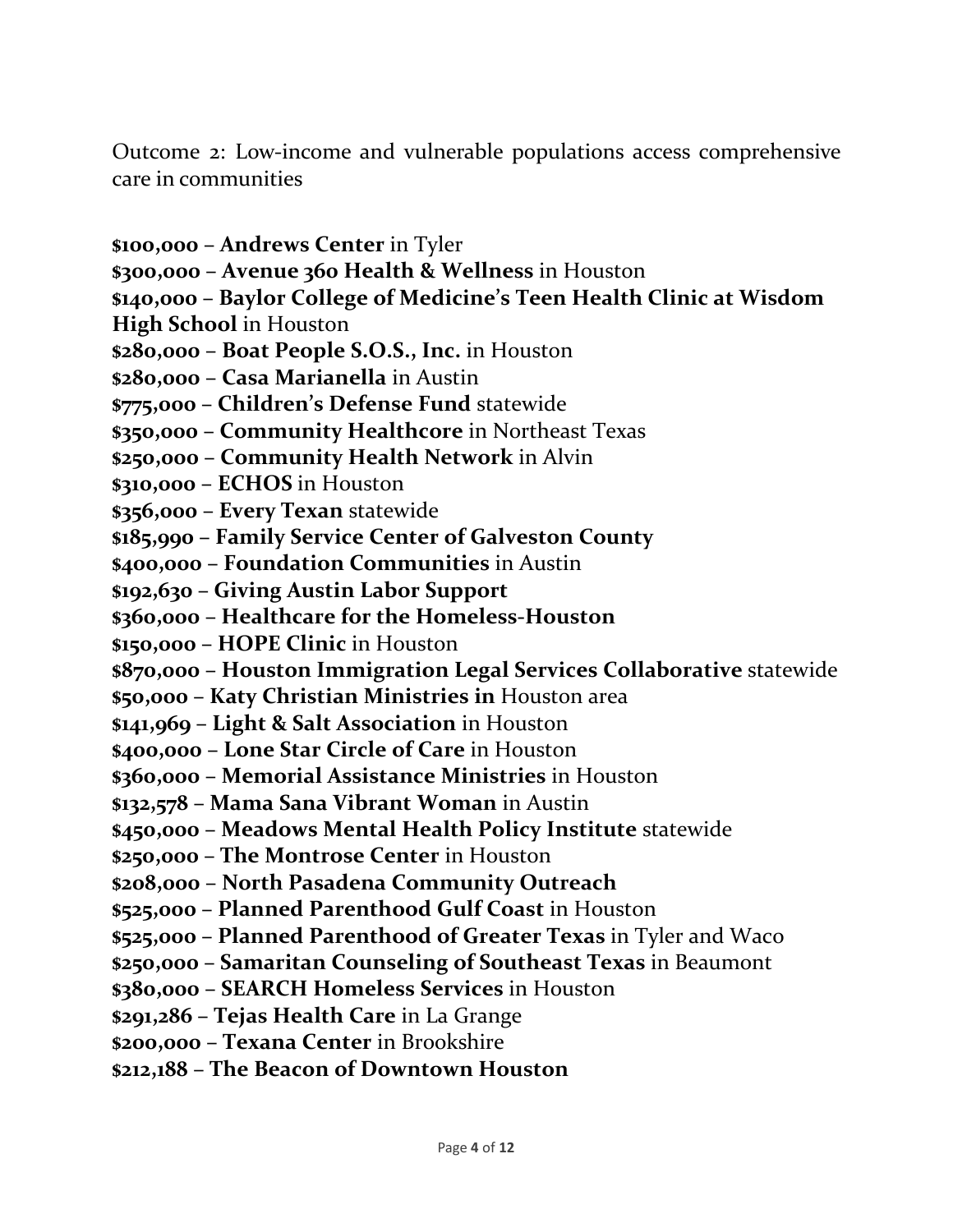

#### **JOIN US IN THE PARISH HALL FOR ADULT CHRISTIAN FORMATION ON SUNDAYS AT 9:30 AM WHERE WE ARE STUDYING THE GOSPEL ACCORDING TO JOHN WITH WES AMASON.**



#### **July Birthdays**

- 7/4 Adeline Davis
- 7/8 Marjorie Juhasz
- 7/18 Julia Parks
- 7/19 Tim Mitchell
- 7/23 Irene Macaulay
- 7/26 Charles Atherton
- 7/28 Mary Shay
- 7/29 Flo Cruz

#### **July Anniversaries**

- 7/15 Tom and Thelma Barry
- 7/17 Sean and Michelle Steffie
- 7/23 Michael and Sarah Ege
- 7/25 Mark and Jennifer Birdwell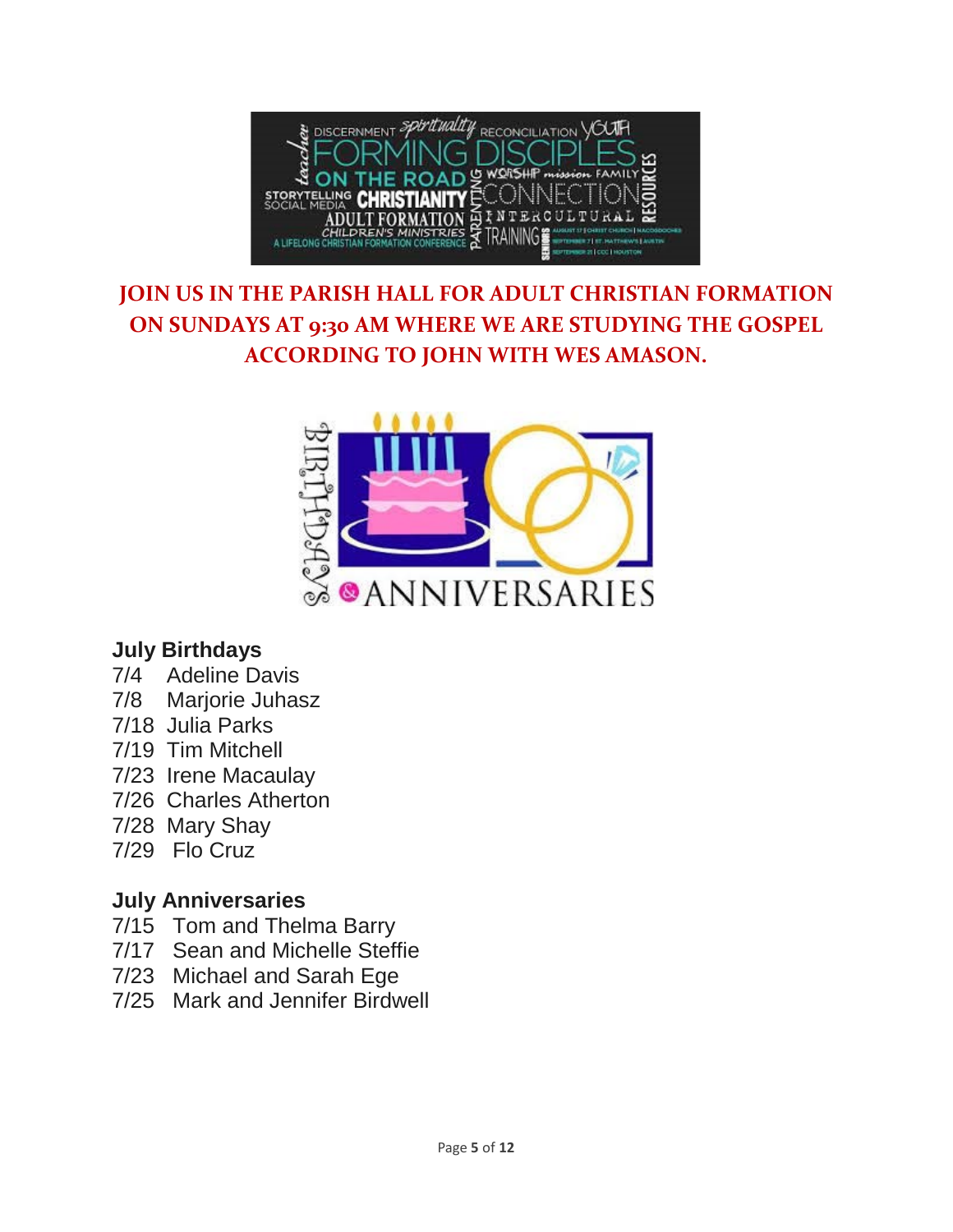

## **FOR JULY**

|                                                   | 4 <sup>th</sup>       | $11$ <sup>TH</sup>     | $18$ <sup>TH</sup>    | $25$ <sup>TH</sup>   |
|---------------------------------------------------|-----------------------|------------------------|-----------------------|----------------------|
| <b>CHALICE</b>                                    | Sandra W<br>Thelma B  | Margaret L<br>Nancy B  | Thelma B<br>Richard S | Nancy B<br>Monya L   |
| <b>SERVER</b>                                     | Sandra W              | Margaret L             | Thelma B              | Monya L              |
| <b>LECTORS</b>                                    | Julia P<br>George W   | Mary S<br>Wes A        | Sandy G<br>Tom B      | Flo C<br>George W    |
| <b>CRUCIFER</b>                                   | <b>Richard S</b>      | Sandra W               | Wes A                 | Margaret L           |
| <b>TORCHES</b>                                    | <b>None Scheduled</b> |                        |                       |                      |
| <b>INTERCESSOR</b>                                | Nancy B               | Sandra W               | Monya L               | Thelma B             |
| <b>HEALING</b>                                    |                       |                        |                       |                      |
| <b>USHERS</b>                                     | Charlie T<br>Wes A    | Tom B<br>George P      | Jim C<br>Jim L        | Jerry T<br>Charlie T |
| <b>GREETERS</b><br>Deanna Gibson and Naomi Creech |                       |                        |                       |                      |
| <b>LEV</b>                                        | Thelma B<br>Nancy B   | Flo C<br>Margaret L    | Susan T<br>Sandra W   |                      |
| <b>ALTAR</b><br><b>GUILD</b>                      | Margaret L            | Naomi C<br>Annamarie N | Nancy B Susan T       |                      |
| <b>Susan Tullos</b><br><b>ALTAR FLOWERS</b>       |                       |                        |                       |                      |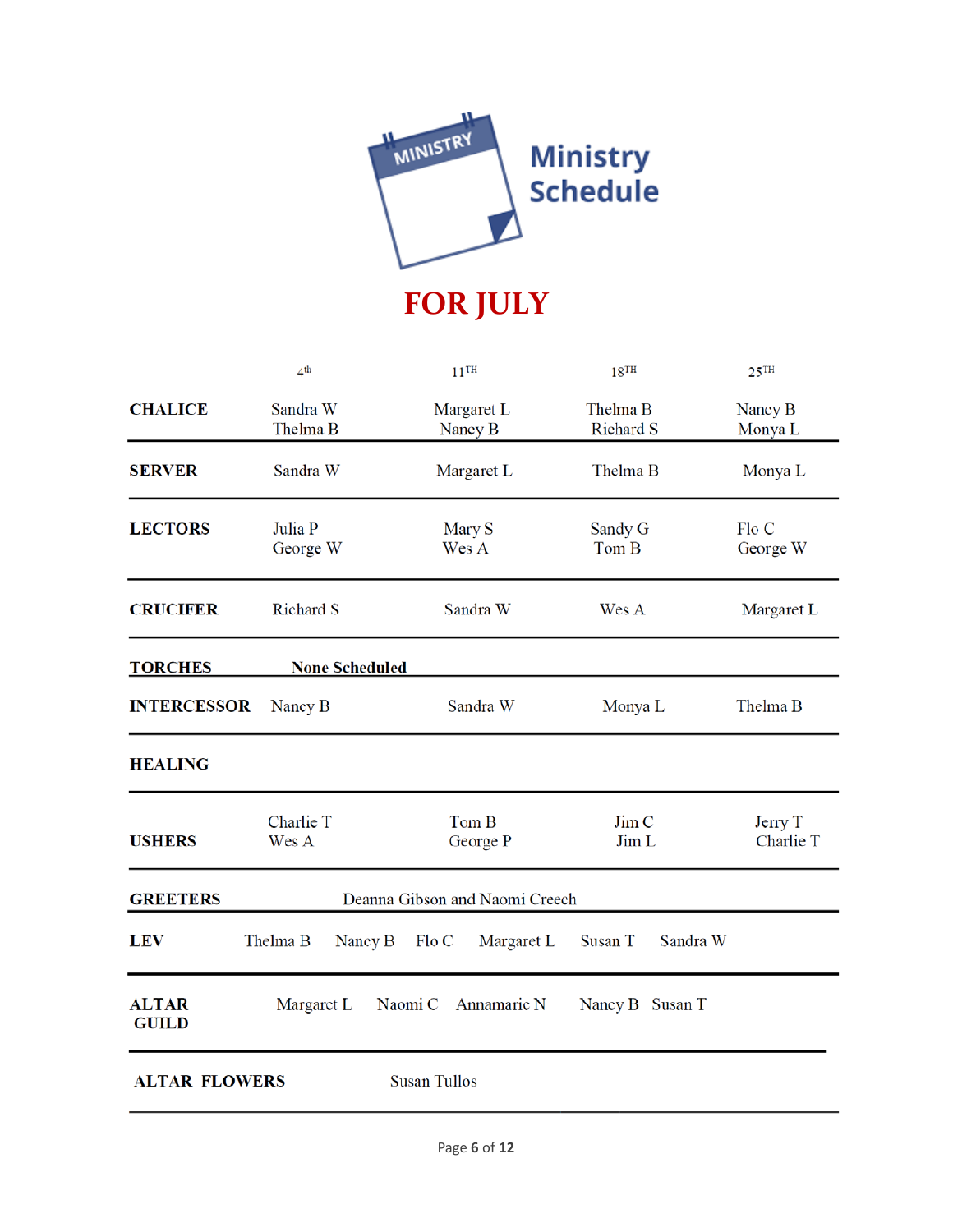

FEATURED HOLY PERSON OF THE MONTH **IRENAEUS** Bishop of Lyons and Theologian June 28 By James Kiefer

Irenaeus (pronounced ear-a-NAY-us) was probably born around 125. As a young man in Smyrna (near Ephesus, in what is now western Turkey) he heard the preaching of Polycarp, who as a young man had heard the preaching of the Apostle John. Afterward, probably while still a young man, Irenaeus moved west to Lyons in southern France. In 177, Pothinus, the bishop of Lyons, sent him on a mission to Rome. During his absence a severe persecution broke out in Lyons, claiming the lives of the bishop and others (see 2 June). When Irenaeus returned to Lyons, he was made bishop. He died around 202. He is thus an important link between the apostolic church and later times, and also an important link between Eastern and Western Christianity.

His principal work is the Refutation of Heresies, a defense of orthodox Christianity against its Gnostic rivals. A shorter work is his Proof of the Apostolic Preaching, a brief summary of Christian teaching, largely concerned with Christ as the fulfilment of Old Testament prophecy. An interesting bit of trivia about this latter book is that it is, as far as I know, the first Christian writing to refer to the earth as a sphere.

One of the earliest heresies to arise in the Christian church was Gnosticism, and Irenaeus was one of its chief early opponents. Not all Gnostics believed exactly the same thing, but the general outlines of the belief are fairly clear.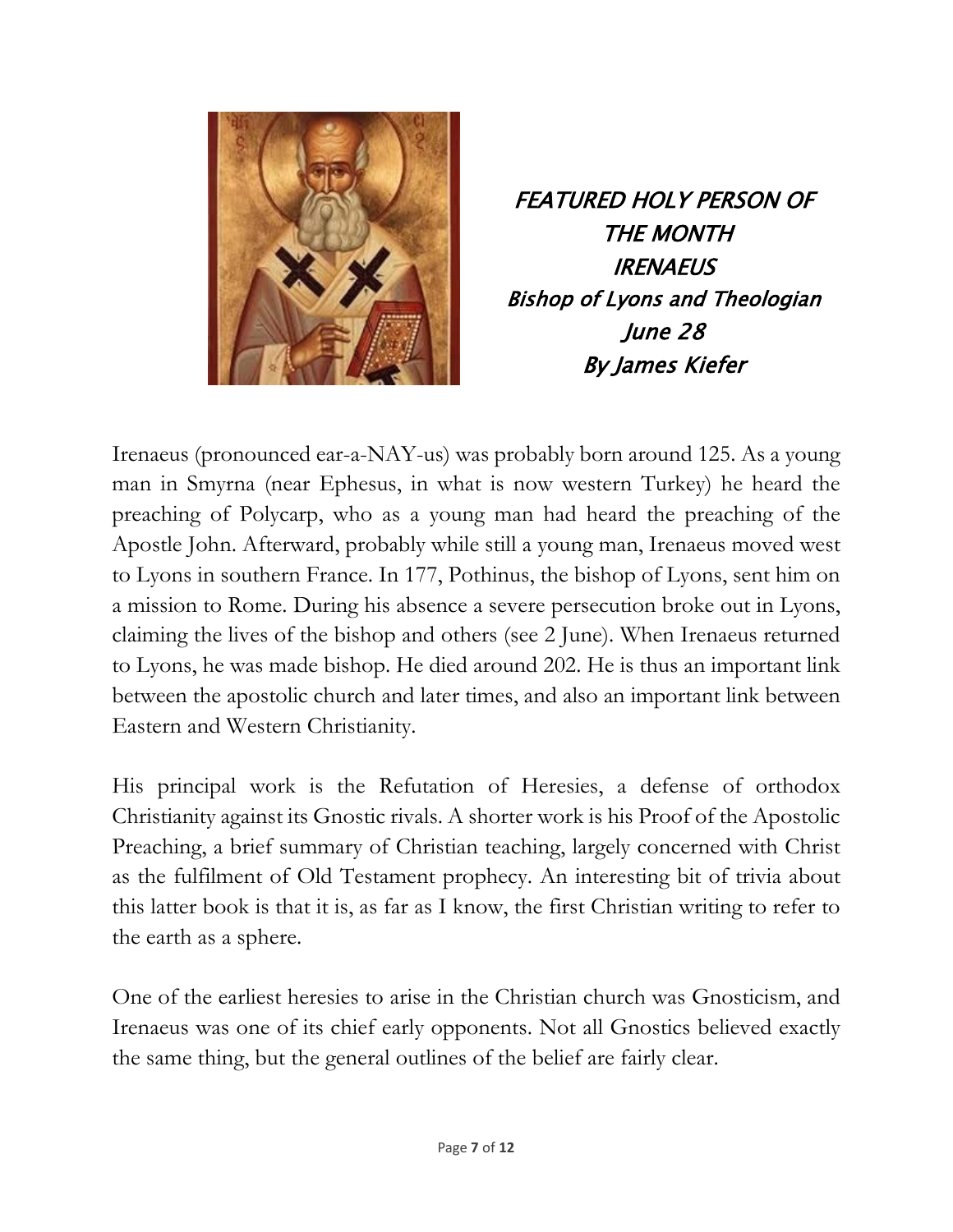Gnostics were dualists, teaching that there are two great opposing forces: good versus evil, light versus darkness, knowledge versus ignorance, spirit versus matter. Since the world is material, and leaves much room for improvement, they denied that God had made it. "How can the perfect produce the imperfect, the infinite produce the finite, the spiritual produce the material?" they asked. One solution was to say that there were thirty beings called AEons, and that God had made the first AEon, which made the second AEon, which made the third, and so on to the thirtieth AEon, which made the world. (This, Gnostics pointed out to the initiate, was the true inward spiritual meaning of the statement that Jesus was thirty years old when he began to preach.) As Irenaeus pointed out, this did not help at all. Assuming the Gnostic view of the matter, each of the thirty must be either finite or infinite, material or non-material, and somewhere along the line you would have an infinite being producing a finite one, a spiritual being producing a material one.

The Gnostics were Docetists (pronounced do-SEE-tists). This word comes from the Greek word meaning "to seem." They taught that Christ did not really have a material body, but only seemed to have one. It was an appearance, so that he could communicate with men, but was not really there. (If holograms had been known then, they would certainly have said that the supposed body of Jesus was a hologram.) They went on to say that Jesus was not really born, and did not really suffer or die, but merely appeared to do so. It was in opposition to early Gnostic teachers that the Apostle John wrote (1 John 4:1-3) that anyone who denies that Jesus Christ is come in the flesh is of anti-Christ.

Gnostics claimed to be Christians, but Christians with a difference. They said that Jesus had had two doctrines: one a doctrine fit for the common man, and preached to everyone, and the other an advanced teaching, kept secret from the multitudes, fit only for the chosen few, the spiritually elite. They, the Gnostics, were the spiritually elite, and although the doctrines taught in the churches were not exactly wrong, and were in fact as close to the truth as the common man could hope to come, it was to the Gnostics that one must turn for the real truth. They remind me very much of the Rosicrucians. When I mention this, I often get blank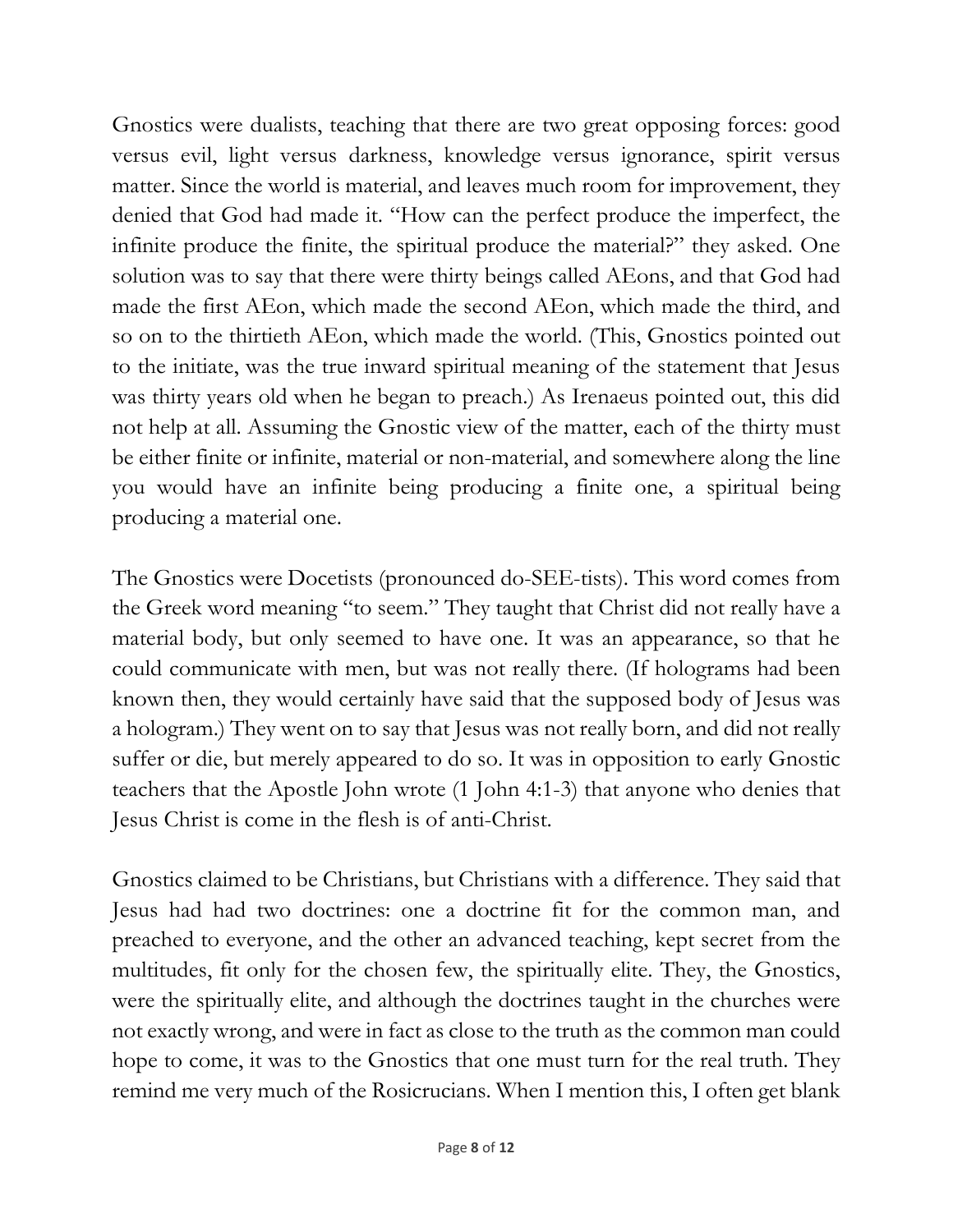stares, but not many years ago many popular science magazines carried their advertisements, with assertions that Shakespeare, Benjamin Franklin, Leonardo da Vinci, Plato, Archimedes, and so on had all been members of a secret society called the Rosicrucians, and owed their achievements largely to this fact. Was there any evidence of this aside from the traditions of the group itself? Of course not! They were a secret society. Why were they secret? "Because our wisdom would be misunderstood by the common man, and so must be reserved for the tiny handful of mankind in every generation who are spiritually advanced enough to appreciate it. So send us twenty bucks and we'll spill our guts."

In opposition to this idea, Irenaeus maintained that the Gospel message is for everyone. He was perhaps the first to speak of the Church as "Catholic" (universal). In using this term, he made three contrasts:

- 1. He contrasted the over-all church with the single local congregation, so that one spoke of the Church in Ephesus, but also of the Catholic Church, of which the Churches in Ephesus, Corinth, Rome, Antioch, etc. were local branches or chapters.
- 2. He contrasted Christianity with Judaism, in that the task of Judaism was to preserve the knowledge of the one God by establishing a solid national base for it among a single people, but the task of Christianity was to set out from that base to preach the Truth to all nations.
- 3. He contrasted Christianity with Gnosticism, in that the Gnostics claimed to have a message only for the few with the right aptitudes and temperaments, whereas the Christian Gospel was to be proclaimed to all men everywhere.

Irenaeus then went on to say: If Jesus did have a special secret teaching, to whom would He entrust it? Clearly, to His disciples, to the Twelve, who were with Him constantly, and to whom he spoke without reservation (Mark 4:34). And was the teaching of the Twelve different from that of Paul? Here the Gnostics, and others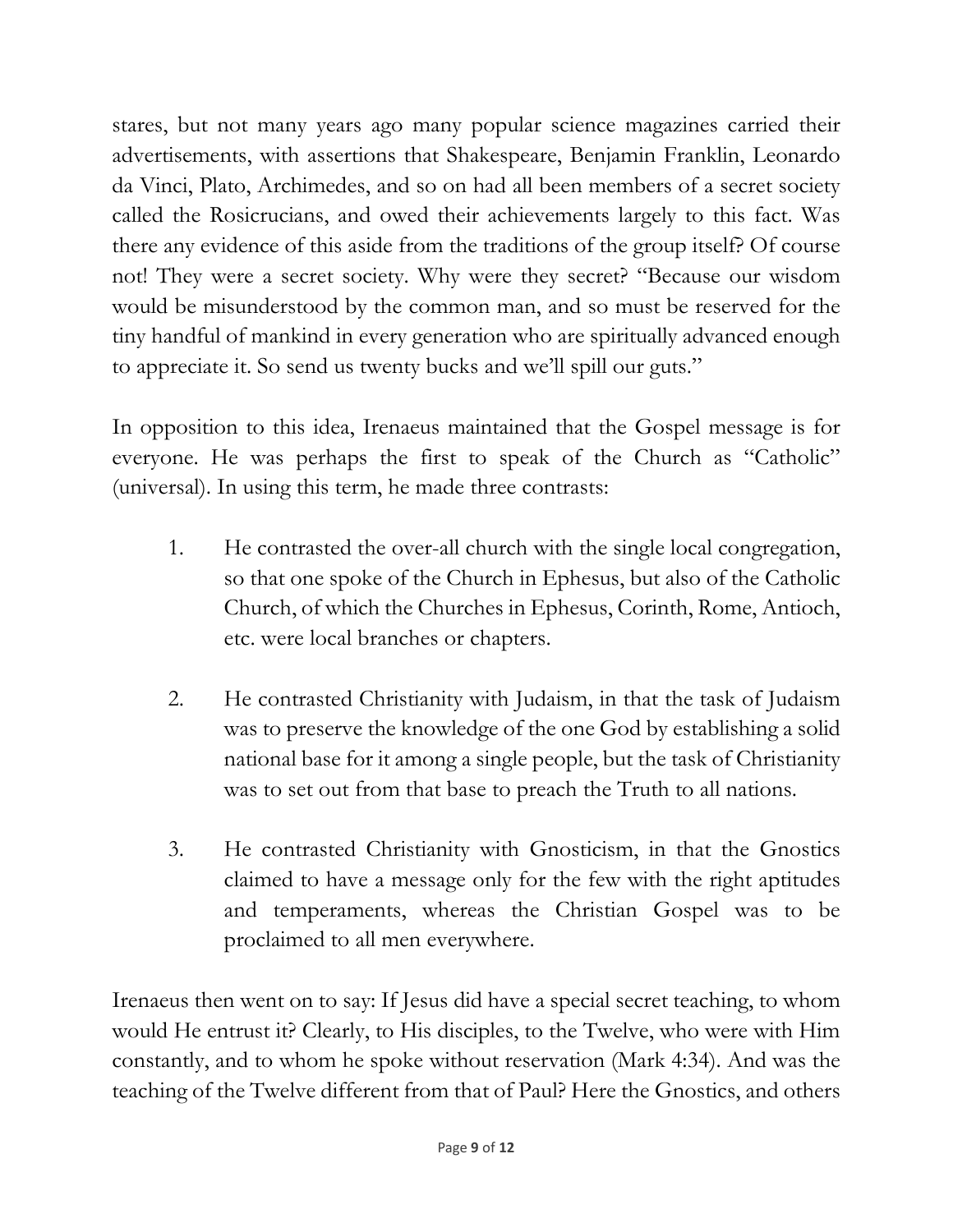since, have tried to drive a wedge between Paul and the original Apostles, but Peter writes of Paul in the highest terms (2 Peter 3:15), as one whose teaching is authentic. Again, we find Paul saying to the elders of the church at Ephesus (Acts 20:27), that he has declared to them the whole counsel of God. Where, then, do we look for Christ's authentic teaching? In the congregations that were founded by the apostles, who set trustworthy men in charge of them, and charged them to pass on the teaching unchanged to future generations through carefully chosen successors.

Let us pray: Almighty God, who strengthened servant Irenaeus to defend thy truth against every blast of vain doctrine: Keep us, we pray, steadfast in your true religion, that in constancy and peace we may walk in the way that leads to eternal life; through Jesus Christ our Lord, who lives and reigns with you and the Holy Spirit, one God, now and for ever. Amen.



Christ tells us: "For where your treasure is, there your heart will be also." Mt. 6:21. Please remember the Parish for your annual pledge. This Parish is tremendously generous, but 2020 saw a marked downturn in giving since we were not meeting to worship together and were live-streaming our worship services.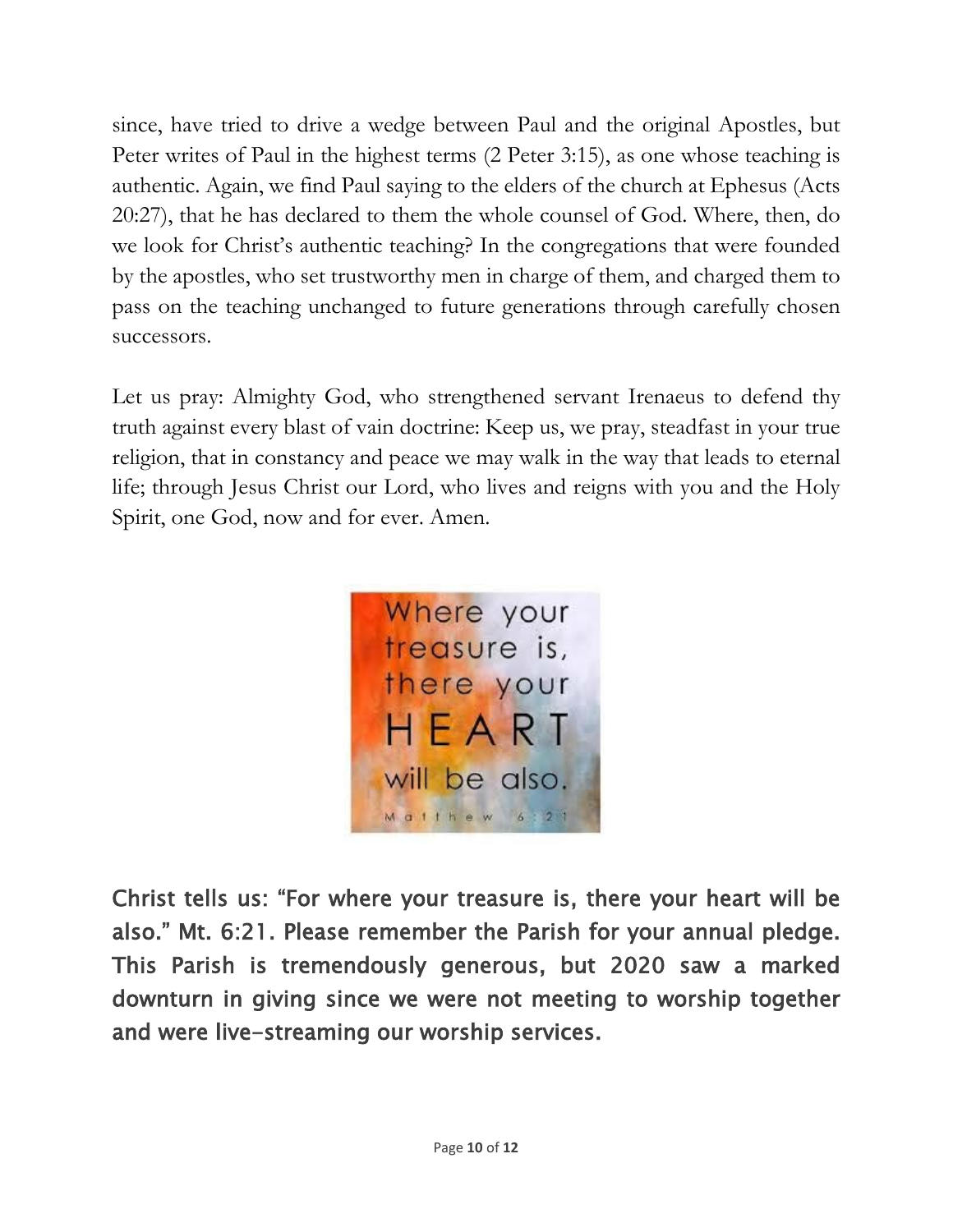

#### *HOSPITAL VISITS*

Given COVID-19, visitations are restricted by hospitals. Nevertheless, if you know of anyone who needs a home visit because they cannot get to Church, please call the Parish Office, or let Fr. Makowski know. We will see if the hospital will allow Fr. Makowski to call on them. If you have a pastoral emergency, please call Fr. Makowski at 713.299.7675.

#### *THERE IS POWER IN PRAYER*

Praying is something that we all can do, young and old, rich and poor, tall and short. Please pray for everyone in our Parish, those who have asked you to pray for them and especially those who have no one to pray for them.



# *PLEASE BRING PORK & BEANS FOR MANNAFEST*